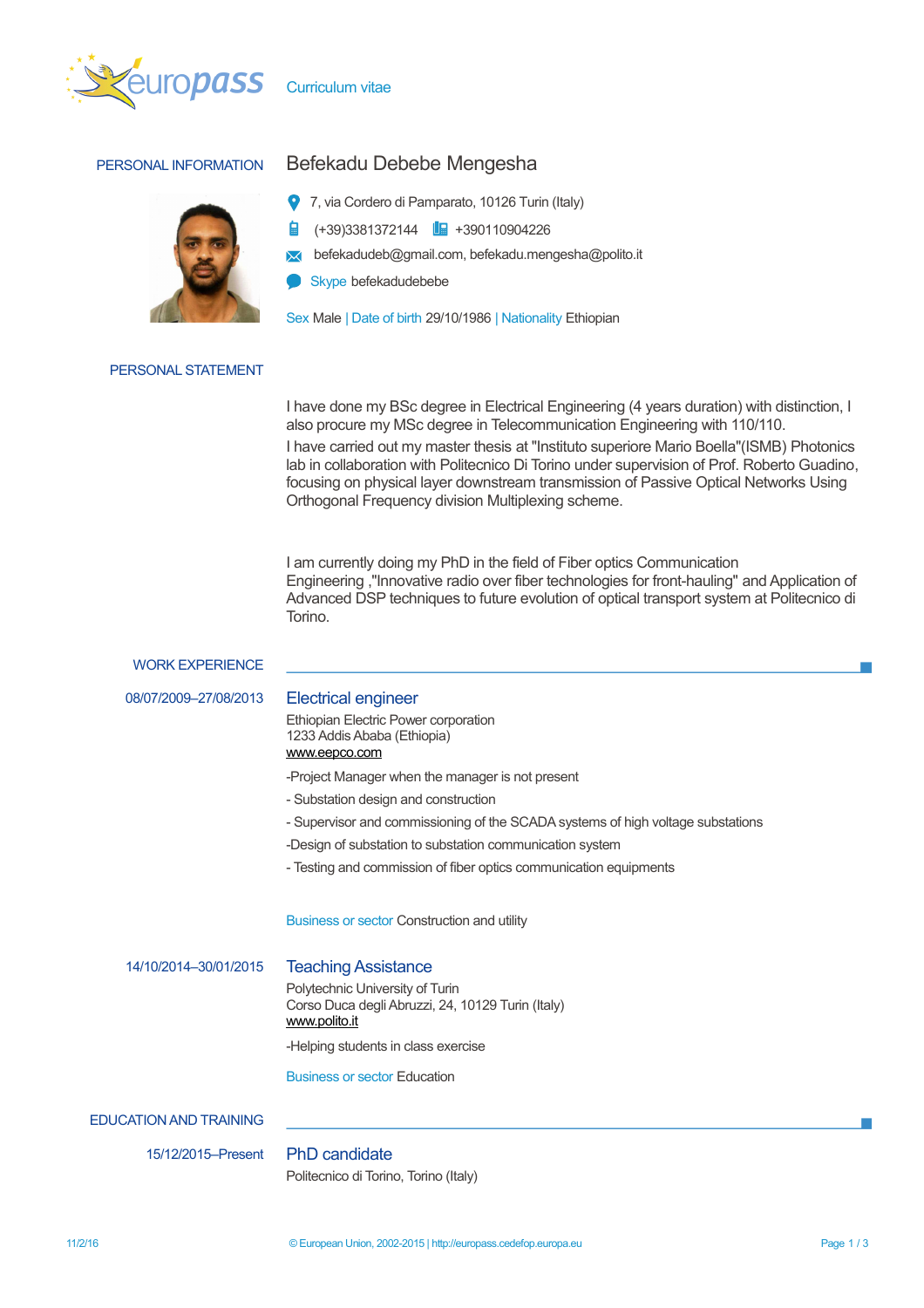

Working with Optical Communication (OptCom) research group (Polito), in the field of Advanced signal Processing for next generation optical networks and its expermental demonstration including:

- Aggregation and de-aggregation of LTE and 5G wireless system for front-hauling transport on optical access networks
- Application of advanced DSP techniques to future evolution of optical transport systems

# 30/10/2013–23/10/2015 Masters of Science (MSc) in Telecommunication Engineering

Polytechnic University of Turin Corso Duca degli Abruzzi, 24, 10129 Turin (Italy) [www.polito.it](http://www.polito.it/)

-Wireless and Optical communications, Advanced optical communication,stochastic process, signal processing and multimedia, system programming, satellite navigation, network modeling theory and simulation, Information theory and codec, Telecommunication laboratory, cryptography, devices for optical communications, projects and laboratory for communication systems and advanced coding. Final grade 110/110.

# 30/11/2004–08/07/2008 Bachelor of Science(Bsc) in Electrical Engineering

Hawassa Universty, Hawassa (Ethiopia)

Communication systems I & II, Electrical machines I & II,Applied Mathematics I-III,Modern physics, Applied Electronics I & II, Computational methods, wireless communications, Electrical Power I & II, Electromagnetic field I & II, control systems , signal and system analysis, etc .

| <b>PERSONAL SKILLS</b>             |                                                                                                                                                                                                                                                                                                                                                                                                                                                                                                                                                                                                                   |           |                    |                   |                |  |  |
|------------------------------------|-------------------------------------------------------------------------------------------------------------------------------------------------------------------------------------------------------------------------------------------------------------------------------------------------------------------------------------------------------------------------------------------------------------------------------------------------------------------------------------------------------------------------------------------------------------------------------------------------------------------|-----------|--------------------|-------------------|----------------|--|--|
| Mother tongue(s)                   | Amharic                                                                                                                                                                                                                                                                                                                                                                                                                                                                                                                                                                                                           |           |                    |                   |                |  |  |
| Other language(s)                  | <b>UNDERSTANDING</b>                                                                                                                                                                                                                                                                                                                                                                                                                                                                                                                                                                                              |           | <b>SPEAKING</b>    |                   | <b>WRITING</b> |  |  |
|                                    | Listening                                                                                                                                                                                                                                                                                                                                                                                                                                                                                                                                                                                                         | Reading   | Spoken interaction | Spoken production |                |  |  |
| English                            | C <sub>1</sub>                                                                                                                                                                                                                                                                                                                                                                                                                                                                                                                                                                                                    | C1        | <b>B2</b>          | <b>B2</b>         | C <sub>1</sub> |  |  |
| Italian                            | <b>B1</b>                                                                                                                                                                                                                                                                                                                                                                                                                                                                                                                                                                                                         | <b>B1</b> | <b>B1</b>          | A2                | <b>B1</b>      |  |  |
| tigrigna                           | A2                                                                                                                                                                                                                                                                                                                                                                                                                                                                                                                                                                                                                | A2        | <b>B1</b>          | A2                | A <sub>1</sub> |  |  |
| <b>Communication skills</b>        | Levels: A1 and A2: Basic user - B1 and B2: Independent user - C1 and C2: Proficient user<br>Common European Framework of Reference for Languages<br>Good communication skill as my experience project site coordinator with foreign campaniles.<br>Good communication skill as my experience learning with international students                                                                                                                                                                                                                                                                                 |           |                    |                   |                |  |  |
| Organisational / managerial skills | <b>I HAVE GOOD EXPERIENCE IN MANAGING AND LEADING PROJECTS</b>                                                                                                                                                                                                                                                                                                                                                                                                                                                                                                                                                    |           |                    |                   |                |  |  |
| Job-related skills                 | leadership (have been working as Project site coordinator)<br>Optical communication components characterization such as Laser, modulator, driver,<br>receiver(APD,PIN), EDFA, power meter, wavelength meter, etc<br>Fiber splicing<br>OpSim (optical simulator), PSpice, Autocad , PSim,, SCADA system configuration, Power Systems<br>control, Electrical Electronics Engineering design, Test and Commissioning of Fiber optic<br>communication Equipment, Project Engineering management.<br>Internal and outdoor electrical equipment installation and design High voltage switchgear assembly<br>Certificate |           |                    |                   |                |  |  |